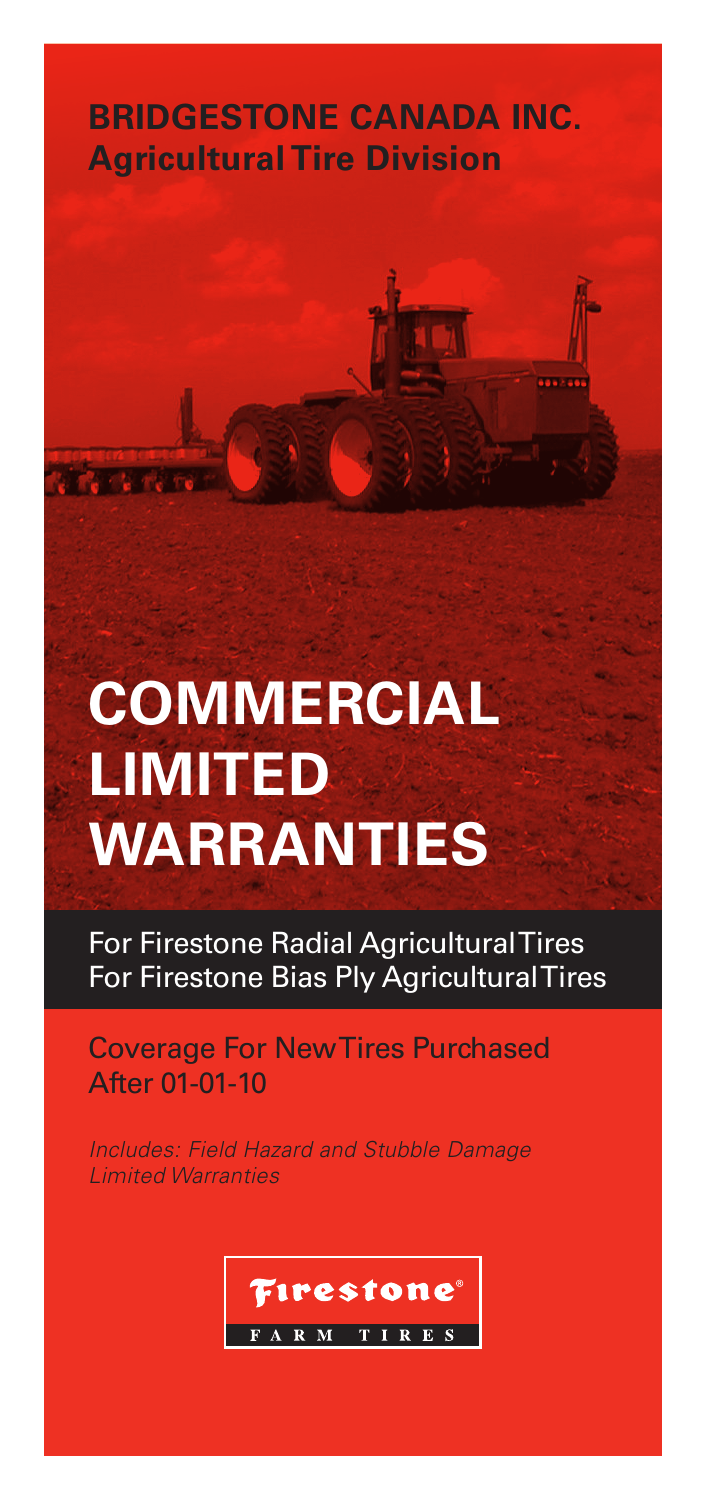

# **FIRESTONE. AN INVESTMENT THAT DELIVERS MAXIMUM VALUE FOR YOUR MONEY.**

Congratulations on your purchase of Firestone Radial Tires/Firestone Bias Tires. Perfectly suited to fit your machines, Firestone Radial Tires/Firestone Bias Tires are engineered to deliver the utmost in traction, wear and value for your dollar. You'll get a longer, smoother ride regardless of soil types and field conditions.

As always, the Firestone agricultural team is proud to stand behind every tire with service right on the field if required and up to two years warranty that adds to your peace-of-mind.

Your new tires are covered under the appropriate warranty in this brochure. Please take a few minutes to review the information, and then keep this brochure handy should you ever need to make a claim. If you have questions, please contact Firestone Field Engineering at 1-800-267-1318.

# **A smoother ride, right down to the warranty.**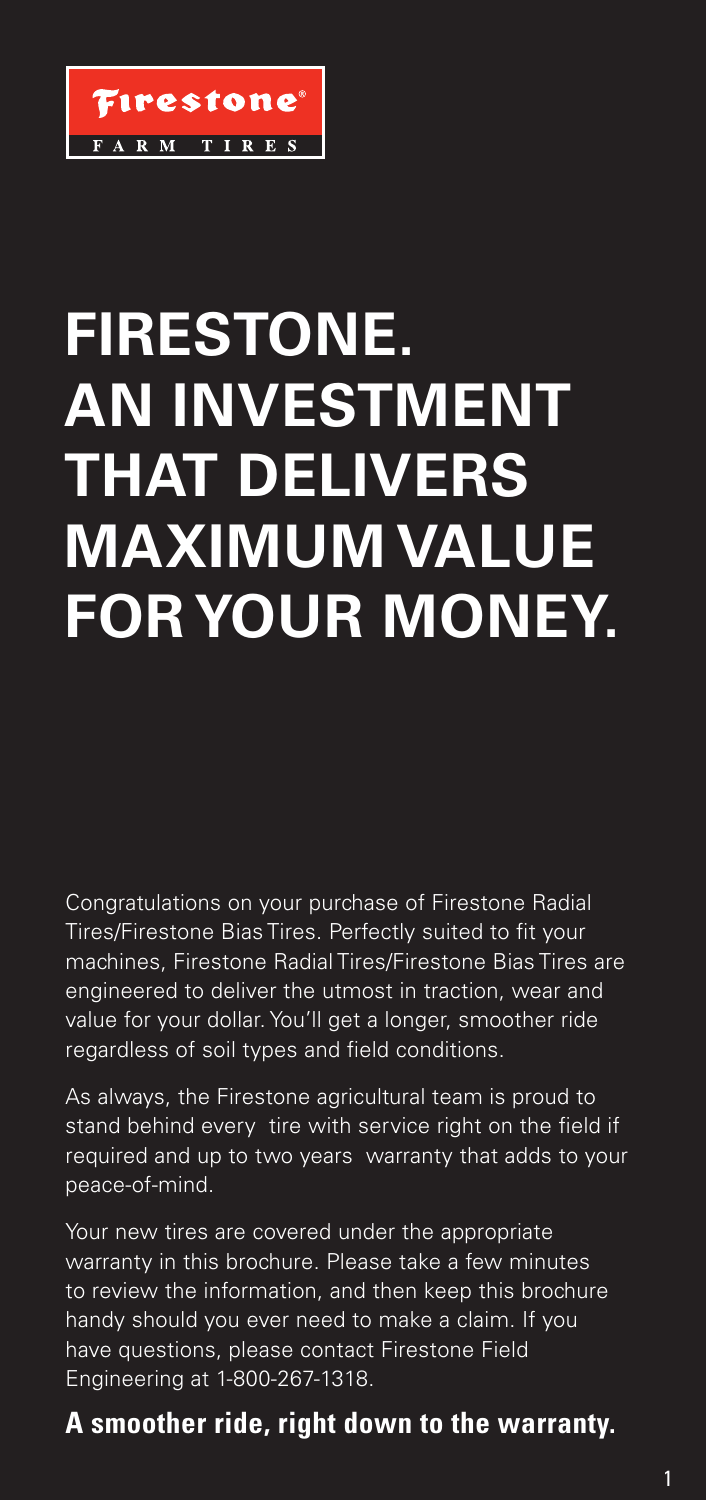# **BRIDGESTONE CANADA INC. Agricultural Tire Division**

# **FIRESTONE RADIAL AGRICULTURAL TIRES**

Coverage For New Tires Purchased After 01-01-10

*Includes: Field Hazard and Stubble Damage Limited Warranties*

## **COMMERCIAL LIMITED WARRANTIES**

For Firestone Radial Agricultural Tires *Includes: Field Hazard and Stubble Damage Limited Warranties – Effective 01-01-10*

## **Tires Covered**

This Limited Warranty covers original tread Firestone-brand radial agricultural tires purchased or manufactured after January 1, 2010, (except tires made for or used in pulling contests) being used in normal agricultural service as specified in this Limited Warranty. It does not cover tires marked "NO ADJ" or "NA" (non-adjustable), or tires not containing the Firestone serial number. Tires branded DT (damaged tire) are not adjustable for appearance. Tires are adjustable for ride-related conditions only during the first six months of service and up to 1/32 of an inch of treadwear.

## **What Is Warranted**

If, before wearing down to 2/32nds of an inch of tread or bar depth remaining, any tire covered by this Limited Warranty as shown on examination by Bridgestone has become unfit for the use for which it was designed due to a manufacturing defect in workmanship or material, such tire will be replaced with an equivalent new Firestone tire on the basis set forth in the section titled "Limited Warranty Period and Pro Rata Percentages" below. Some examples of causes or conditions normally beyond the manufacturer's control and which are therefore not covered by this Limited Warranty are:

- 1. Field or road hazards or stubble damage (e.g. cut, snag, puncture, stubble damage, impact break, tear or chunk in tread, bar or shoulder);
- 2. Apparent overload or improper inflation pressure or abuse;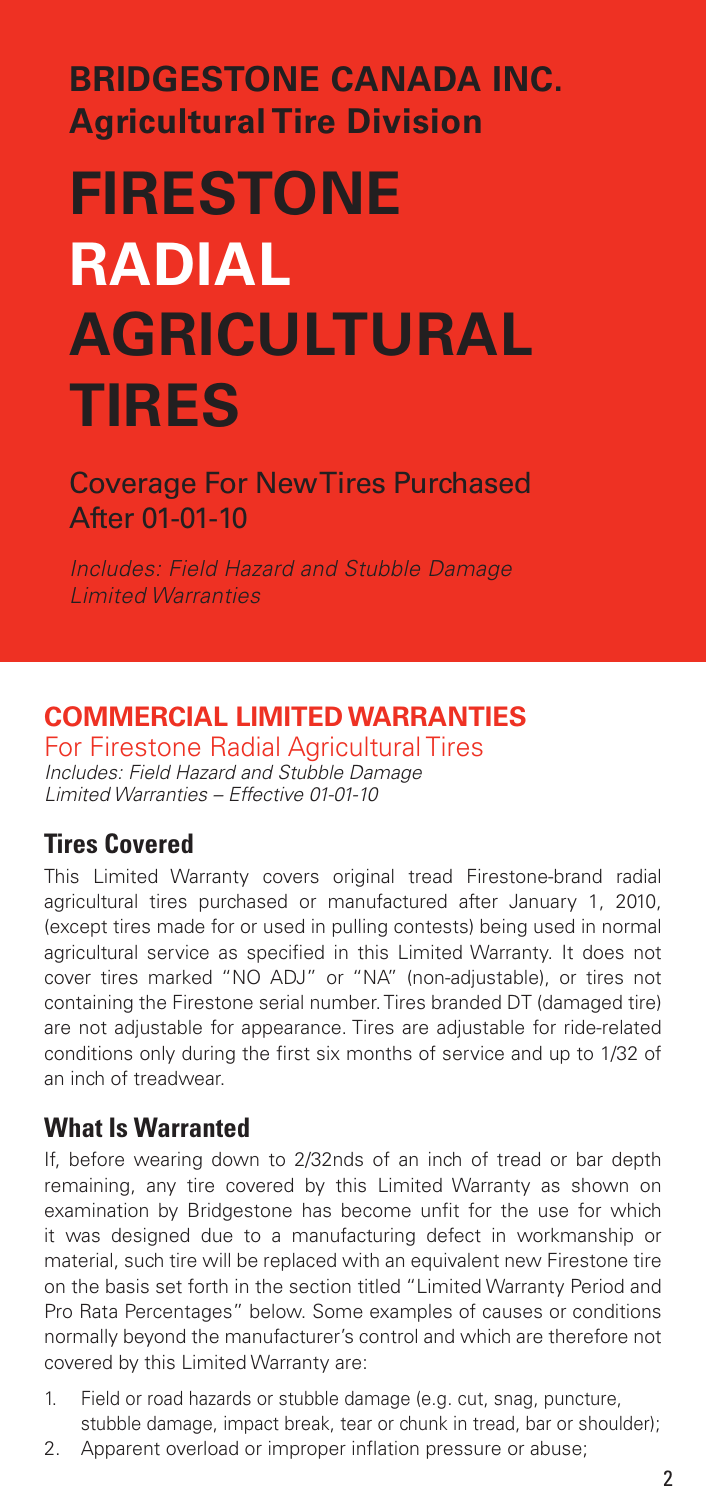- 3. Wheel misalignment, rim slip, tire/wheel assembly imbalance, mismatching of adjacent tires, or other vehicle conditions, defects or characteristics;
- 4. Conditions caused by land-leveling or earthmoving operations;
- 5. Improper repair or improper insertion of sealant, balancing, or filler materials;
- 6. Intentional alteration of either the appearance or the physical characteristics of the tire;
- 7. Mounting damage or conditions caused by aging or improper storage; and
- 8. Failure to observe any of the "Owner-User's Obligations" items listed elsewhere in this publication.

This Limited Warranty is in addition to, and/or may be limited by, any other applicable written warranty (covering special tires or situations) you may have received. Subject to the foregoing, to the extent permitted by applicable law, no other representations, warranties or conditions, whether express or implied, legal, statutory or otherwise, including warranties or conditions of merchantability, durability and fitness for a particular purpose, shall apply to the tires.

## **Limited Warranty Period And Pro Rata Percentages**

During the first two years of service (proof-of-purchase must be attached to claim form), if the tire is worn less than 25%, the tire will be replaced without charge including normal mounting and service charges.

After the free replacement period, the replacement price will be prorated based on years of service from the original purchase date (proof-of-purchase must be attached to claim form, or if proof-of-purchase is not available or if tire was not purchased new, then based on years from date of manufacture, which is molded into the sidewall of the tire) as follows:

| <b>Years of Service</b><br>or Age During         | If Worn<br>Less Than | <b>Pro Rata Collection</b> |
|--------------------------------------------------|----------------------|----------------------------|
| 3rd Year                                         | 30%                  | 30%                        |
| 4th Year                                         | 40%                  | 40%                        |
| 5th Year                                         | 50%                  | 50%                        |
| 6th Year                                         | 60%                  | 60%                        |
| 7th Year                                         | 70%                  | 70%                        |
| 8th Year                                         | 80%                  | 80%                        |
| 9th Year                                         | 90%                  | 90%                        |
| After the end of the 9th Year, coverage expires. |                      | 100%                       |

To determine the replacement price, the appropriate pro rata percentage is multiplied by the Firestone owner-user's regular buying price. Appropriate taxes, mounting, or other service charges will be added to the replacement price.

### **Conditions and Exclusions**

TO THE EXTENT PERMITTED BY LAW, BRIDGESTONE CANADA INC. DISCLAIMS LIABILITY FOR ANY INDIRECT, GENERAL, SPECIAL, INCIDENTAL, CONSEQUENTIAL OR PUNITIVE DAMAGES, LOSS OF TIME OR PROFITS, LOSS OF VEHICLE USE, OR INCONVENIENCE, EVEN IF ADVISED OF THE POSSIBILITY OF SUCH LOSS OR DAMAGES.

Only the actual owner-user of the covered tires may make an adjustment claim under this Limited Warranty and only for tires used in Canada. Nothing in this Limited Warranty is intended to be a representation that failures cannot occur.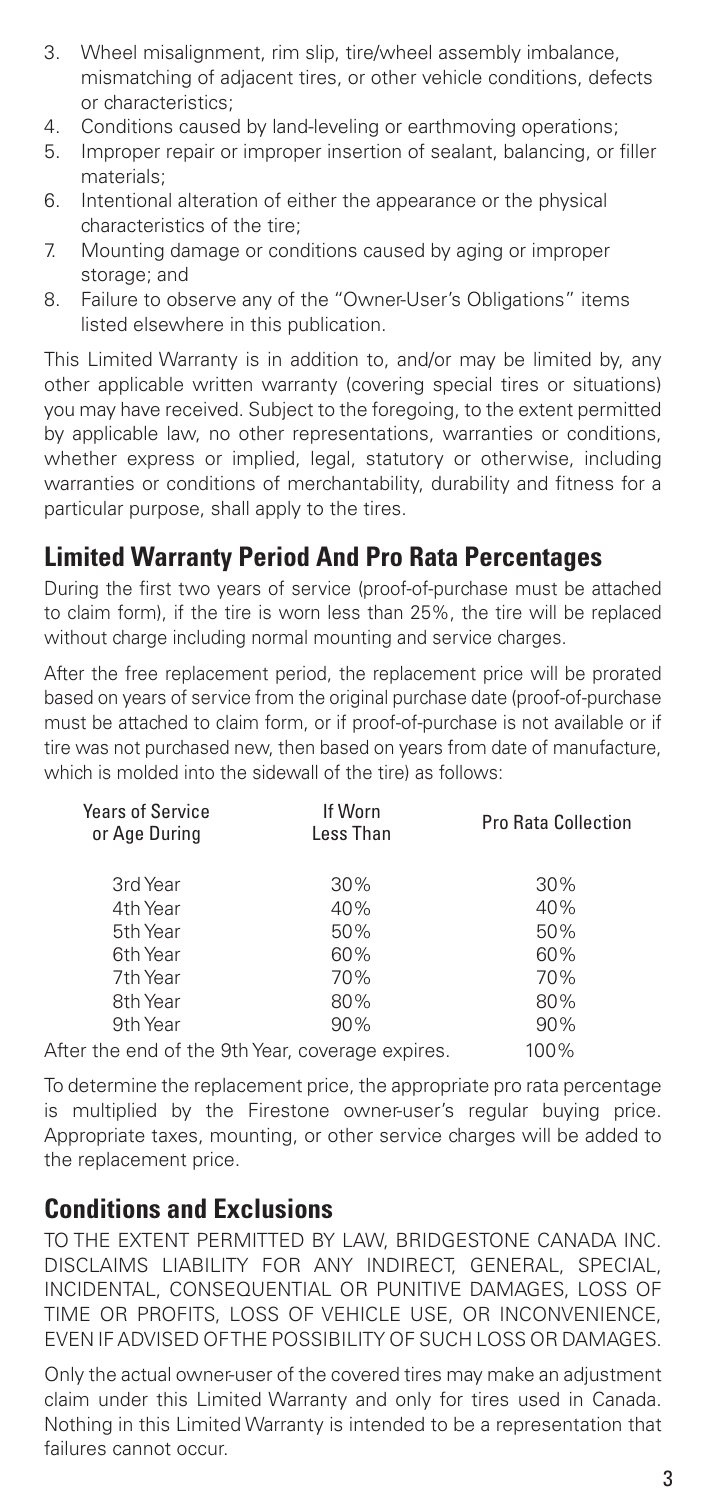# **Owner-User's Obligations**

The owner-user's obligations are to operate tires within tire load and speed limits (at cold air pressures specified by Bridgestone Canada Inc. for load and speed according to individual tire size, type, and load capacity) and to maintain proper alignment of wheels.

In case of an adjustment claim, the owner-user must present the tire to an authorized Firestone dealer or store, complete and sign the customer section of the adjustment claim form, attach to the claim form a copy of the proof-of-purchase showing the date the tire was purchased new or proof-of-purchase of the new agricultural equipment that the tire came on, and pay the appropriate replacement price, taxes and service charges for a new, current equivalent Firestone-brand tire.

The obligation of Bridgestone Canada Inc. under this Commercial Limited Warranty may not be enlarged or altered by anyone.

# **STUBBLE DAMAGE LIMITED WARRANTY**

## **Tires Covered**

The Firestone Stubble Damage Limited Warranty covers new Firestonebrand R-1, R-1W, R-2, R-3 and "Stubble Stomper" tires purchased new or manufactured after January 1, 2010 and used in normal agricultural service. This Limited Warranty does not cover tires marked "NO ADJ" or "NA" (non-adjustable), tires made for or used in pulling contests, or tires not bearing the Firestone serial number.

## **Limited Warranty Conditions**

Only the original purchaser of the covered tire or of the agricultural equipment the tire came on may make an adjustment claim under this Stubble Damage Limited Warranty. If, in normal agricultural service, a Firestone tire covered by this Limited Warranty as shown on examination by Bridgestone has become unfit for the use for which it was designed or not repairable due to stubble damage, such tire will be replaced with an equivalent new Firestone tire on a pro rata basis as set forth below. You must pay as a replacement price the appropriate pro rata percentage of the owner-user's regular buying price. You must also pay mounting, service charges, and applicable taxes.

This Stubble Damage Limited Warranty is a statement of adjustment Limited Warranty coverage only. Nothing in this Limited Warranty is intended to be a warranty against stubble damage or representation that failures cannot occur. To the extend permitted by law, Bridgestone Canada Inc. disclaims all warranties, express or implied, in respect of stubble damage, including but not limited to the implied warranties of merchantability and fitness for a particular purpose.

## **Stubble Damage Limited Warranty & Pro Rata Percentages**

The replacement price will be prorated based on years of service based on proof of purchase date as follows:

| <b>Years of Service</b><br>or Age During         | If Worn<br>Less Than | <b>Pro Rata Collection</b> |
|--------------------------------------------------|----------------------|----------------------------|
| 1st Year                                         | 25%                  | 25%                        |
| 2nd Year                                         | 50%                  | 50%                        |
| 3rd Year                                         | 75%                  | 75%                        |
| After the end of the 3rd Year, coverage expires. |                      | 100%                       |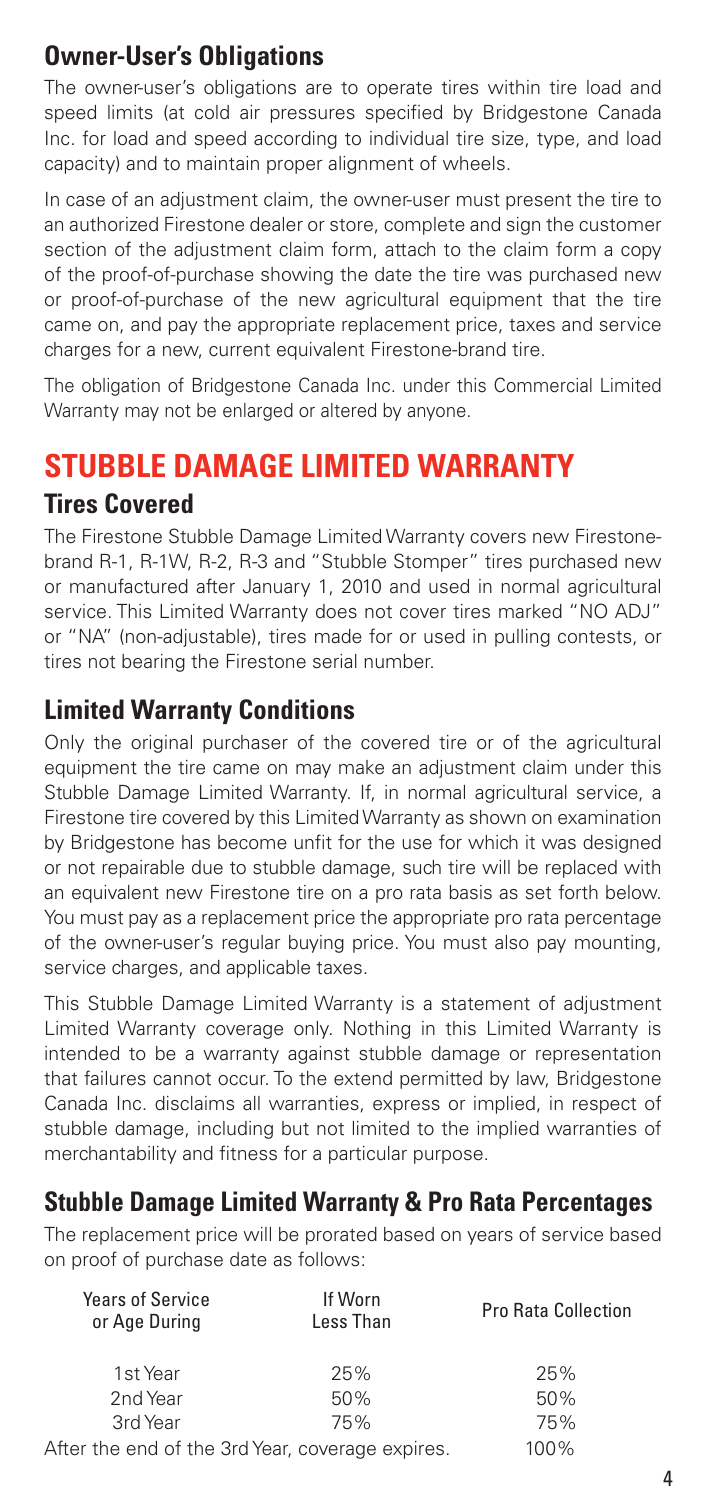To determine the replacement price, the appropriate pro rata percentage is multiplied by the owner-user's regular buying price. Appropriate taxes, mounting, or other service charges will be added to the replacement price.

## **Limited Warranty Exclusions**

TO THE EXTENT PERMITTED BY LAW, BRIDGESTONE CANADA INC. DISCLAIMS LIABILITY FOR ANY INDIRECT, GENERAL, SPECIAL, INCIDENTAL, CONSEQUENTIAL OR PUNITIVE DAMAGES, LOSS OF TIME OR PROFITS, LOSS OF VEHICLE USE, OR INCONVENIENCE, EVEN IF ADVISED OF THE POSSIBILITY OF SUCH LOSS OR DAMAGES.

This Limited Warranty does not cover broken beads, damage due to run flat, abuse, land leveling, vehicle projection, accident, collision, fire or vandalism. Only the original owner-user of the covered tires may make an adjustment claim under this Stubble Damage Limited Warranty and only for tires used in Canada.

## **Owner-User's Obligations**

The owner-user's obligations are to operate tires within tire load and speed limits (at cold air pressures specified by Bridgestone Canada Inc. for load and speed according to individual tire size, type, and load capacity) and to maintain proper alignment of wheels. To reduce stubble damage, the owner-user must:

- 1. Set the tire spacing to run between rows not on stubble;
- 2. Use mechanical devices readily available through equipment manufacturers to knock down stubble;
- 3. Make first tillage pass parallel to the rows.

In case of an adjustment claim, the owner-user must present the tire to an authorized Firestone dealer or store, complete and sign the customer section of the adjustment claim form, attach to the claim form a copy of the proof-of-purchase showing the date the tire was purchased new, or proof-of-purchase of the new agricultural equipment that the tire came on, and pay the appropriate replacement price, taxes, mounting and service charges for a new, current equivalent Firestone-brand tire.

The obligation of Bridgestone Canada Inc. under this Stubble Damage Limited Warranty may not be enlarged or altered by anyone.

# **FIELD HAZARD LIMITED WARRANTY**

### **Tires Covered**

The Firestone Field Hazard Limited Warranty covers new Firestonebrand R-1, R-1W, R-2, R-3 and "Stubble Stomper" tires purchased new or manufactured after January 1, 2010, and used in normal agricultural service. This Field Hazard Limited Warranty does not cover tires marked "NO ADJ" or "NA" (non-adjustable), tires made for or used in pulling contests, or tires not bearing the Firestone serial number.

## **Limited Warranty Conditions**

Only the original purchaser of the covered tire or of the agricultural equipment the tire came on may make an adjustment claim under this Field Hazard Limited Warranty. If, in normal agricultural service, a Firestone tire covered by this Limited Warranty as shown on examination by Bridgestone has become unfit for the use for which it was designed or not repairable due to field hazard, such tire will be replaced with an equivalent new Firestone tire on a pro rata basis as set forth below. You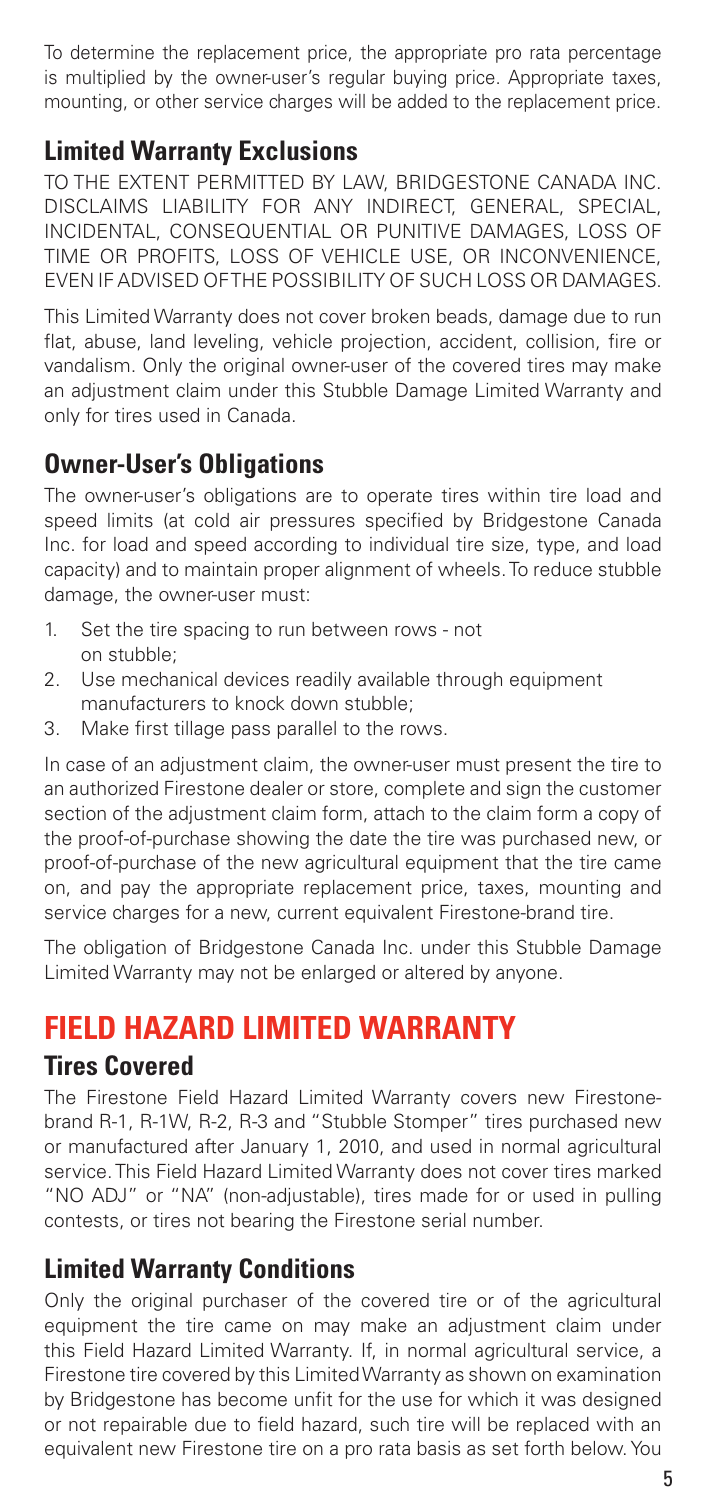must pay as a replacement price the appropriate pro rata percentage of the owner-user's regular buying price. You must also pay mounting, service charges and applicable taxes.

This is a statement of adjustment Limited Warranty coverage only. Nothing in the Field Hazard Limited Warranty is intended to be a warranty against field hazards or a representation that failures cannot occur. To the extend permitted by law, Bridgestone Canada Inc. disclaims all warranties, express or implied, in respect of field hazards, including but not limited to the implied warranties of merchantability and fitness for a particular purpose.

## **Field Hazard Limited Warranty & Pro Rata Percentages**

The replacement price will be prorated based on years of service based on date of proof of purchase as follows:

| Years of Service<br>or Age During | If Worn<br>Less Than                                        | <b>Pro Rata Collection</b> |
|-----------------------------------|-------------------------------------------------------------|----------------------------|
| 1st Year                          | 25%                                                         | 50%                        |
| 2nd Year                          | 50%                                                         | 75%                        |
|                                   | $\epsilon$ the end of the 2nd Vear, coverage overcent 1000/ |                            |

After the end of the 2nd Year, coverage expires.100%

To determine the replacement price, the appropriate pro rata percentage is multiplied by the owner-user's regular buying price. Appropriate taxes, mounting, or other service charges will be added to the replacement price.

### **Limited Warranty Exclusions**

TO THE EXTENT PERMITTED BY LAW, BRIDGESTONE CANADA INC. DISCLAIMS LIABILITY FOR ANY GENERAL, INDIRECT, SPECIAL, INCIDENTAL, CONSEQUENTIAL OR PUNITIVE DAMAGES, LOSS OF TIME OR PROFITS, LOSS OF VEHICLE USE, OR INCONVENIENCE, EVEN IF ADVISED OF THE POSSIBILITY OF SUCH LOSS OR DAMAGES.

This Limited Warranty does not cover broken beads, damage due to run flat, abuse, land leveling, vehicle projection, accident, collision, fire or vandalism. Only the original owner-user of the covered tires may make an adjustment claim under this Field Hazard Limited Warranty and only for tires used in Canada.

### **Owner-User's Obligations**

The owner-user's obligations are to operate tires within tire load and speed limits (at cold air pressures specified by Bridgestone Canada Inc. for load and speed according to individual tire size, type, and load capacity) and to maintain proper alignment of wheels.

In case of an adjustment claim, the owner-user must present the tire to an authorized Firestone dealer or store, complete and sign the customer section of the adjustment claim form, attach to the claim form a copy of the proof-of-purchase showing the date the tire was purchased new, or proof-of-purchase of the new agricultural equipment that the tire came on, and pay the appropriate replacement price, taxes, mounting and service charges for a new, current equivalent Firestone-brand tire.

The obligation of Bridgestone Canada Inc. under this Field Hazard Limited Warranty may not be enlarged or altered by anyone.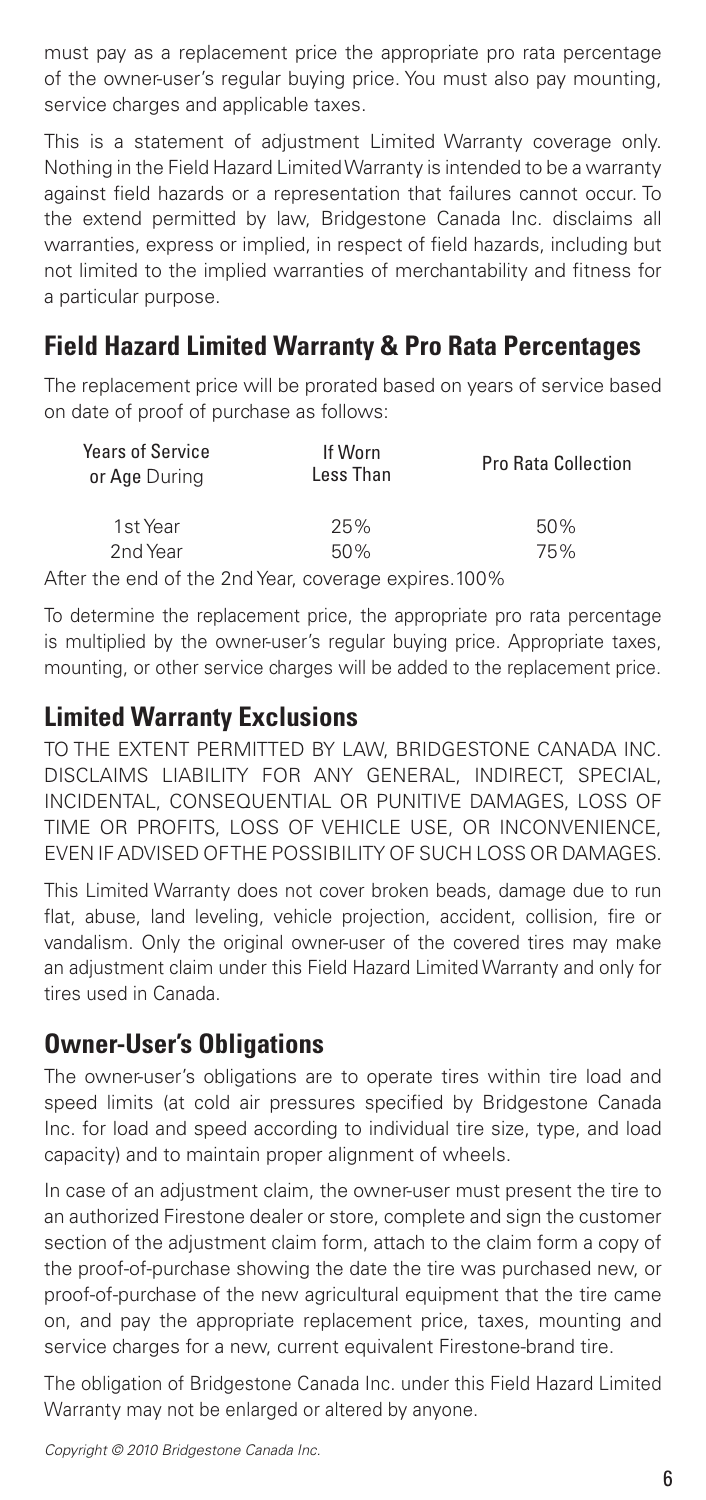# **BRIDGESTONE CANADA INC. Agricultural Tire Division**

# **FIRESTONE BIAS PLY AGRICULTURAL TIRES**

Coverage For New Tires Purchased After 01-01-10

*Includes: Field Hazard and Stubble Damage Limited Warranties*

# **COMMERCIAL LIMITED WARRANTIES**

For Firestone Bias Ply Agricultural Tires *Includes: Field Hazard and Stubble Damage Limited Warranties – Effective 01-01-10*

## **Tires Covered**

This Limited Warranty covers original tread Firestone-brand bias ply agricultural tires purchased or manufactured after January 1, 2010 (except tires made for or used in pulling contests) being used in normal agricultural service as specified in this Limited Warranty. It does not cover tires marked "NO ADJ" or "NA" (non-adjustable), or tires not containing the Firestone serial number. Tires branded DT (damaged tire) are not adjustable for appearance. Tires are adjustable for riderelated conditions only during the first six months of service and up to 1/32 of an inch of treadwear.

## **What Is Warranted**

If, before wearing down to 2/32nds of an inch of tread or bar depth remaining, any tire covered by this Limited Warranty has become unfit for the use for which it was designed due to a manufacturing defect in workmanship or material, such tire will be replaced with an equivalent new Firestone tire on the basis set forth in the section titled "Limited Warranty Period and Pro Rata Percentages" below. Some examples of causes or conditions normally beyond the manufacturer's control and which are therefore not covered by this Limited Warranty are:

- 1. Field or road hazards or stubble damage (e.g. cut, snag, puncture, stubble damage, impact break, tear or chunk in tread, bar or shoulder);
- 2. Apparent overload or improper inflation pressure or abuse;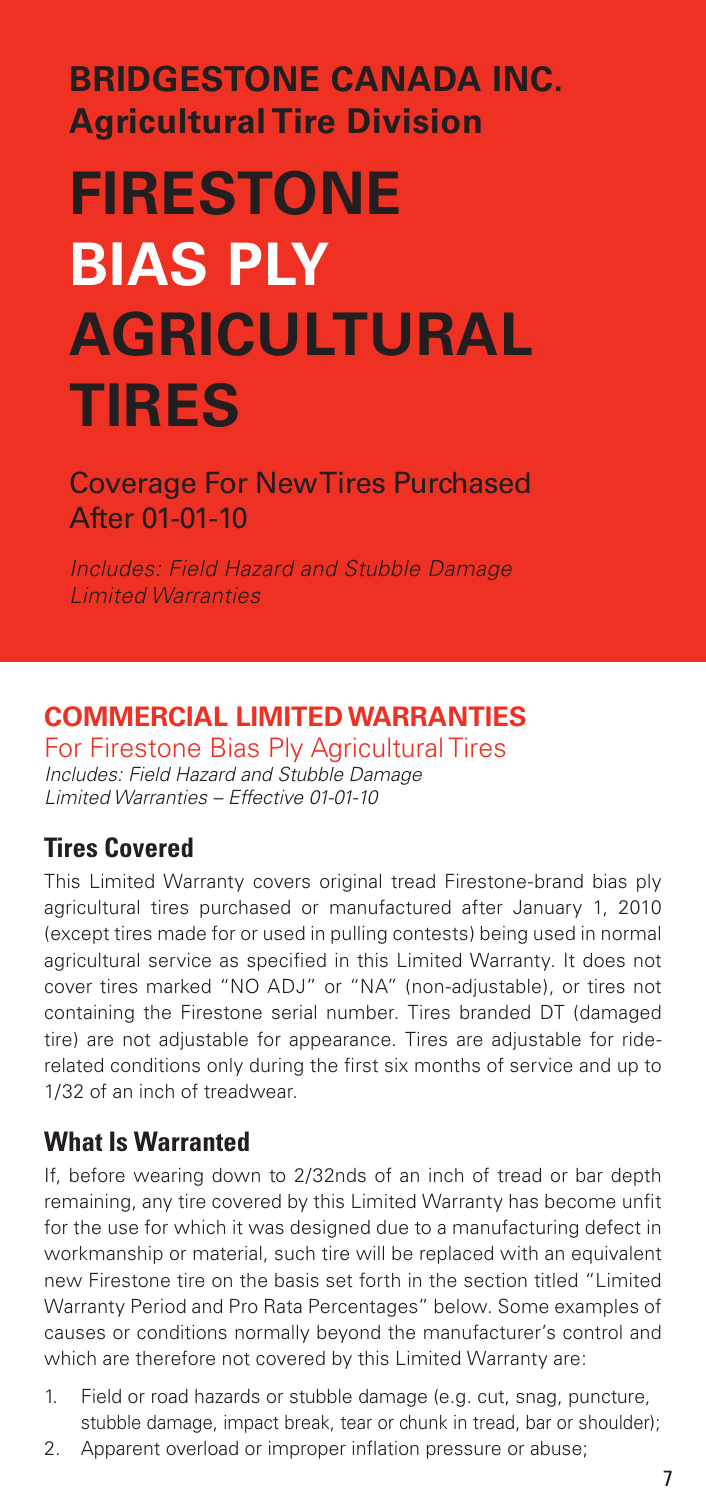- 3. Wheel misalignment, rim slip, tire/wheel assembly imbalance, mismatching of adjacent tires, or other vehicle conditions, defects or characteristics;
- 4. Conditions caused by land-leveling or earthmoving operations;
- 5. Improper repair or improper insertion of sealant, balancing, or filler materials;
- 6. Intentional alteration of either the appearance or the physical characteristics of the tire;
- 7. Mounting damage or conditions caused by aging or improper storage; and
- 8. Failure to observe any of the "Owner-User's Obligations" items listed elsewhere in this publication.

This Limited Warranty is in addition to, and/or may be limited by, any other applicable written warranty (covering special tires or situations) you may have received. To the extent permitted by law, Bridgestone Canada Inc. disclaims all warranties, express or implied, other than the warranties stated in this Limited Warranty, including but not limited to the implied warranties of merchantability and fitness for a particular purpose.

## **Limited Warranty Period & Pro Rata Percentages**

During the first year of service (proof-of-purchase must be attached to claim form), if the tire is worn less than 10%, the tire will be replaced without charge including normal mounting and service charges.

After the free replacement period, the replacement price will be prorated based on years of service from the original purchase date (proof-of-purchase must be attached to claim form, or if proof of purchase is not available or if tire was not purchased new, then based on years from date of manufacture, which is molded into the sidewall of the tire) as follows:

| <b>Years of Service</b><br>or Age During         | If Worn<br>Less Than | <b>Pro Rata Collection</b> |
|--------------------------------------------------|----------------------|----------------------------|
| 2nd Year                                         | 20%                  | 20%                        |
| 3rd Year                                         | 40%                  | 40%                        |
| 4th Year                                         | 50%                  | 50%                        |
| 5th Year                                         | 60%                  | 60%                        |
| 6th Year                                         | 70%                  | 70%                        |
| 7th Year                                         | 80%                  | 80%                        |
| 8th Year                                         | 90%                  | 90%                        |
| After the end of the 8th Year, coverage expires. |                      | 100%                       |

To determine the replacement price, the appropriate pro rata percentage is multiplied by the Firestone owner-user's regular buying price. Appropriate taxes, mounting, or other service charges will be added to the replacement price.

### **Conditions and Exclusions**

TO THE EXTENT PERMITTED BY LAW, BRIDGESTONE CANADA INC. DISCLAIMS LIABILITY FOR ANY GENERAL, INDIRECT, SPECIAL, INCIDENTAL, CONSEQUENTIAL OR PUNITIVE DAMAGES, LOSS OF TIME OR PROFITS, LOSS OF VEHICLE USE, OR INCONVENIENCE, EVEN IF ADVISED OF THE POSSIBILITY OF SUCH LOSS OR DAMAGES.

Only the actual owner-user of the covered tires may make an adjustment claim under this Limited Warranty and only for tires used in Canada. Nothing in this Limited Warranty is intended to be a representation that failures cannot occur.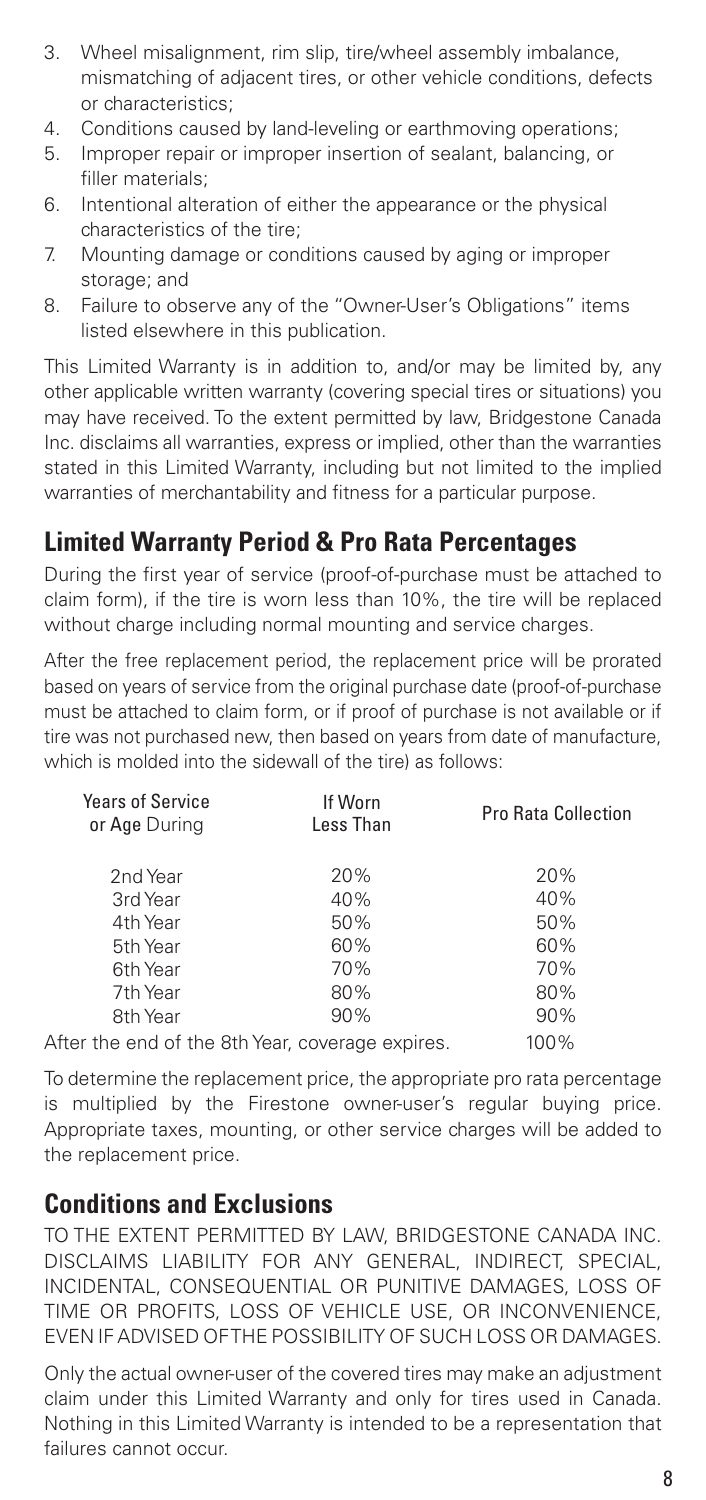# **Owner-User's Obligations**

The owner-user's obligations are to operate tires within tire load and speed limits (at cold air pressures specified by Bridgestone Canada Inc., for load and speed according to individual tire size, type and load capacity) and to maintain proper alignment of wheels.

In case of an adjustment claim, the owner-user must present the tire to an authorized Firestone dealer or store, complete and sign the customer section of the adjustment claim form, attach to the claim form a copy of the proof-of-purchase showing the date the tire was purchased new or proof-of-purchase of the new agricultural equipment that the tire came on, and pay the appropriate replacement price, taxes and service charges for a new, current equivalent Firestone-brand tire.

The obligation of Bridgestone Canada Inc. under this Commercial Limited Warranty may not be enlarged or altered by anyone.

# **STUBBLE DAMAGE LIMITED WARRANTY**

### **Tires Covered**

The Firestone Stubble Damage Limited Warranty covers new Firestonebrand R-1, R-1W, R-2, R-3 and "Stubble Stomper" tires purchased new or manufactured after January 1, 2010, and used in normal agricultural service. This Limited Warranty does not cover tires marked "NO ADJ" or "NA" (non-adjustable), tires made for or used in pulling contests, or tires not bearing the Firestone serial number.

## **Limited Warranty Conditions**

Only the original purchaser of the covered tire or of the agricultural equipment the tire came on may make an adjustment claim under this Stubble Damage Limited Warranty. If, in normal agricultural service, a Firestone tire covered by this Limited Warranty as shown on examination by Bridgestone has become unfit for the use for which it was designed or not repairable due to stubble damage, such tire will be replaced with an equivalent new Firestone tire on a pro rata basis as set forth below. You must pay as a replacement price the appropriate pro rata percentage of the owner-user's regular buying price. You must also pay mounting, service charges, and applicable taxes.

This Stubble Damage Limited Warranty is a statement of adjustment Limited Warranty coverage only. Nothing in this Limited Warranty is intended to be a warranty against stubble damage or a representation that failures cannot occur. To the extent permitted by law, Bridgestone Canada Inc. disclaims all warranties, express or implied, in respect of stubble damage, including but not limited to the implied warranties of merchantability and fitness for a particular purpose.

## **Stubble Damage Limited Warranty & Pro Rata Percentages**

The replacement price will be prorated based on years of service based on proof of purchase date as follows:

| <b>Years of Service</b><br>or Age During     | If Worn<br>Less Than | <b>Pro Rata Collection</b> |
|----------------------------------------------|----------------------|----------------------------|
| 1st Year                                     | 25%                  | 25%                        |
| 2nd Year                                     | 50%                  | 50%                        |
| 3rd Year                                     | 75%                  | 75%                        |
| After the end of 3rd Year, coverage expires. |                      | 100%                       |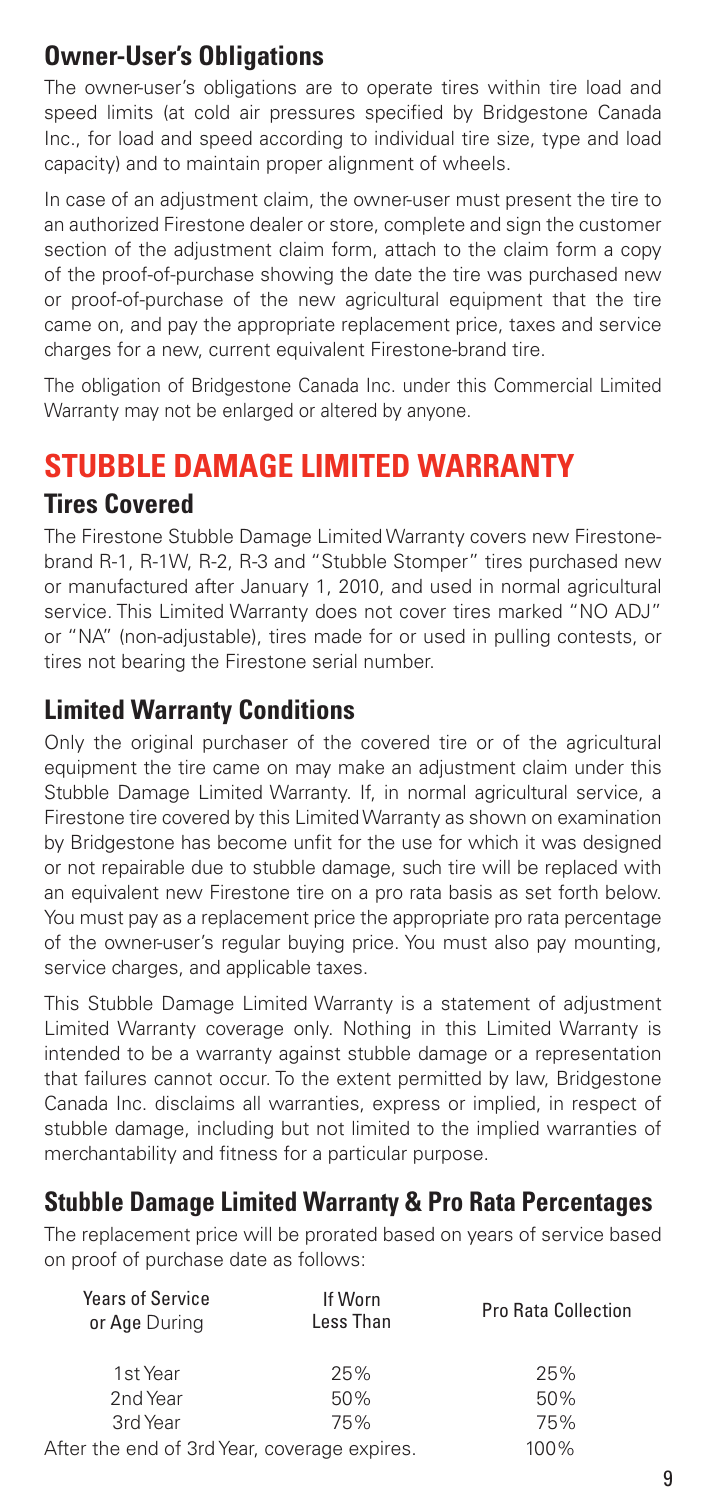To determine the replacement price, the appropriate pro rata percentage is multiplied by the owner-user's regular buying price. Appropriate taxes, mounting, or other service charges will be added to the replacement price.

## **Limited Warranty Exclusions**

TO THE EXTENT PERMITTED BY LAW, BRIDGESTONE CANADA INC. DISCLAIMS LIABILITY FOR ANY INDIRECT, GENERAL, SPECIAL, INCIDENTAL, CONSEQUENTIAL OR PUNITIVE DAMAGES, LOSS OF TIME OR PROFITS, LOSS OF VEHICLE USE, OR INCONVENIENCE, EVEN IF ADVISED OF THE POSSIBILITY OF SUCH LOSS OR DAMAGES.

This Limited Warranty does not cover broken beads, damage due to run flat, abuse, land leveling, vehicle projection, accident, collision, fire or vandalism. Only the original owner-user of the covered tires may make an adjustment claim under this Stubble Damage Limited Warranty and only for tires used in Canada.

## **Owner-User's Obligations**

The owner-user's obligations are to operate tires within tire load and speed limits (at cold air pressures specified by Bridgestone Canada Inc. for load and speed according to individual tire size, type and load capacity) and to maintain proper alignment of wheels. To reduce stubble damage, the owner-user must:

- 1. Set the tire spacing to run between rows not on stubble.
- 2. Use mechanical devices readily available through equipment manufacturers to knock down stubble.
- 3. Make first tillage pass parallel to the rows.

In case of an adjustment claim, the owner-user must present the tire to an authorized Firestone dealer or store, complete and sign the customer section of the adjustment claim form, attach to the claim form a copy of the proof-of-purchase showing the date the tire was purchased new or proof-of-purchase of the new agricultural equipment that the tire came on, and pay the appropriate replacement price, taxes, mounting and service charges for a new, current equivalent Firestone-brand tire.

The obligation of Bridgestone Canada Inc. under this Stubble Damage Limited Warranty may not be enlarged or altered by anyone.

# **FIELD HAZARD LIMITED WARRANTY**

### **Tires Covered**

The Firestone Field Hazard Limited Warranty covers new Firestonebrand R-1, R1-W, R-2 R-3 and "Stubble Stomper" tires purchased new or manufactured after January 1, 2010, and used in normal agricultural service. This Field Hazard Limited Warranty does not cover tires marked "NO ADJ" or "NA" (non-adjustable), tires made for or used in pulling contests, or tires not bearing the Firestone serial number.

## **Limited Warranty Conditions**

Only the original purchaser of the covered tire or of the agricultural equipment the tire came on may make an adjustment claim under this Field Hazard Limited Warranty. If, in normal agricultural service, a Firestone tire covered by this Limited Warranty as shown on examination by Bridgestone has become unfit for the use for which it was designed or not repairable due to field hazard, such tire will be replaced with an equivalent new Firestone tire on a pro rata basis as set forth below. You must pay as a replacement price the appropriate pro rata percentage